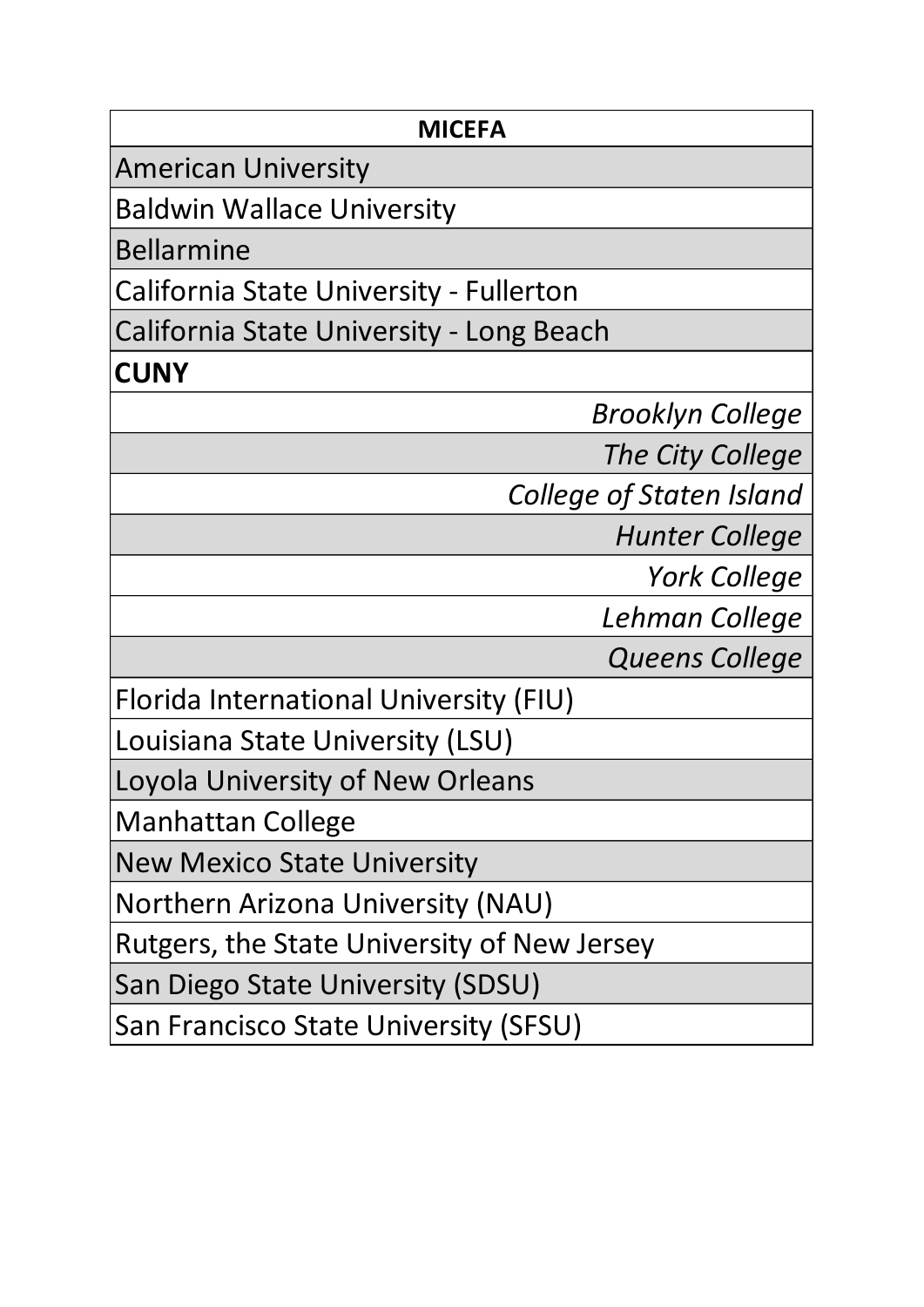| <b>SUNY</b>                             |                    |
|-----------------------------------------|--------------------|
|                                         | Albany             |
|                                         | Binghamton         |
|                                         | <b>Buffalo</b>     |
|                                         | Geneseo            |
|                                         | Potsdam            |
|                                         | <b>New Platz</b>   |
|                                         | <b>Stony Brook</b> |
|                                         | Oneonta            |
| <b>Tarleton University</b>              |                    |
| Universidad de Puerto Rico              |                    |
| University of Illinois at Chicago (UIC) |                    |
| University of Louisiana at Lafayette    |                    |
| University of Maryland College Park     |                    |
| University of Mary Washington           |                    |
| University of Miami                     |                    |
| University of New Brunswick             |                    |
| University of New Orleans (UNO)         |                    |
| University of Wisconsin at Milwaukee    |                    |
| University of Saskatchewan              |                    |
| University of South Florida (USF)       |                    |
| University of Texas at Austin           |                    |
| University of Waterloo                  |                    |